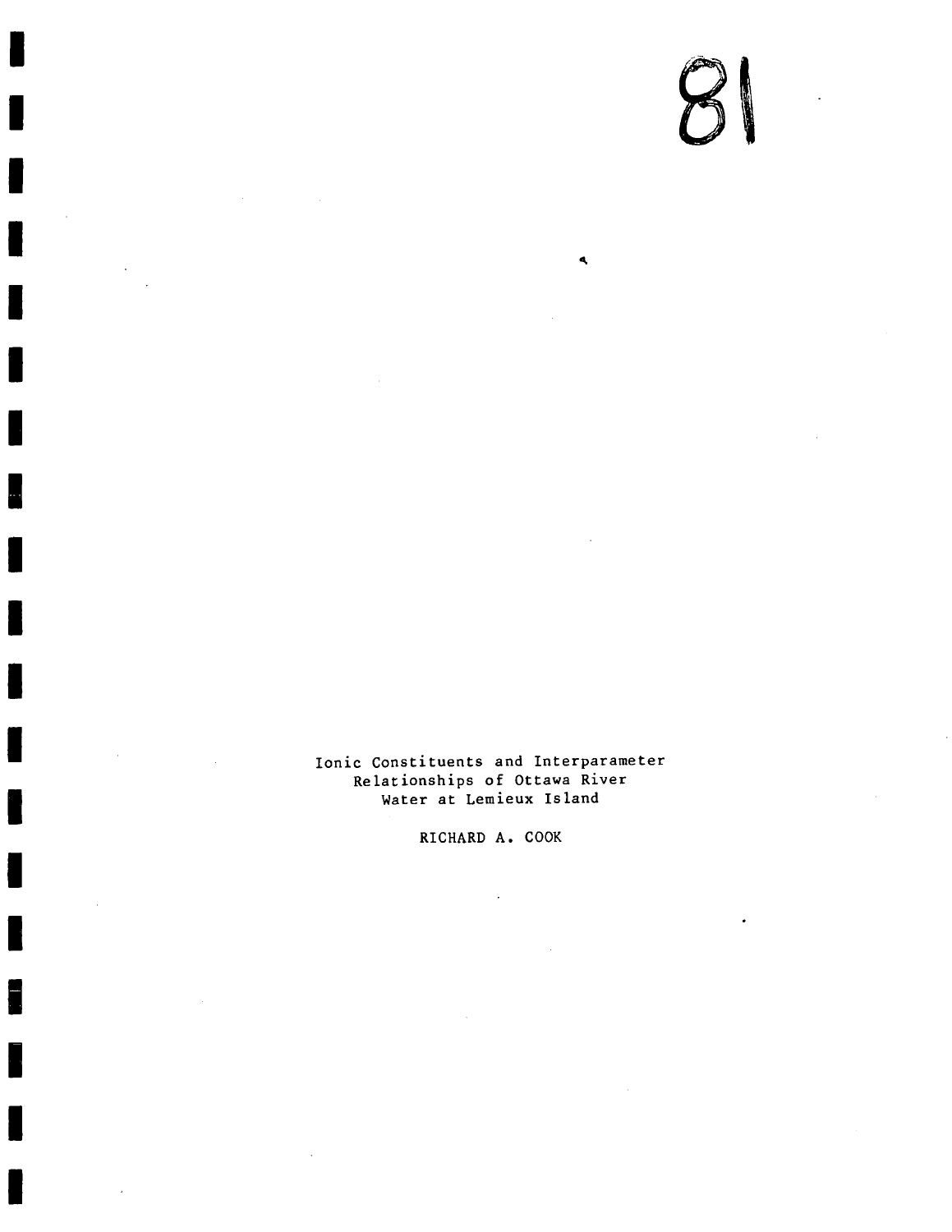#### WORK TERM REPORT SUMMER, 1987

## IONIC CONSTITUENTS AND INTERPARAMETER RELATIONSHIPS OF OTTAWA RIVER WATER AT LEMIEUX ISLAND

#### PERFORMED AT CANADA CENTRE FOR INLAND WATERS ENVIRONMENT CANADA

by

#### RICHARD A. COOK

### in partial fulfilment of the requirements of the Applied Chemistry Co-op Programme University of Guelph

 $\ddot{\phantom{0}}$ 

| Faculty Advisor: | Dr. M.J. Nye                                                                                      |  |  |  |  |  |  |  |  |
|------------------|---------------------------------------------------------------------------------------------------|--|--|--|--|--|--|--|--|
| Job Supervisor:  | R.C. McCrea                                                                                       |  |  |  |  |  |  |  |  |
| Job Title:       | Chemical Data Analyst                                                                             |  |  |  |  |  |  |  |  |
|                  | Co-op Work Assignment: Water Quality data gathered in the National                                |  |  |  |  |  |  |  |  |
|                  | Capital Region was analysed and the following<br>report was prepared. Since the results presented |  |  |  |  |  |  |  |  |
|                  | within are confidential to Environment Canada,<br>WQB, this report is not for circulation.        |  |  |  |  |  |  |  |  |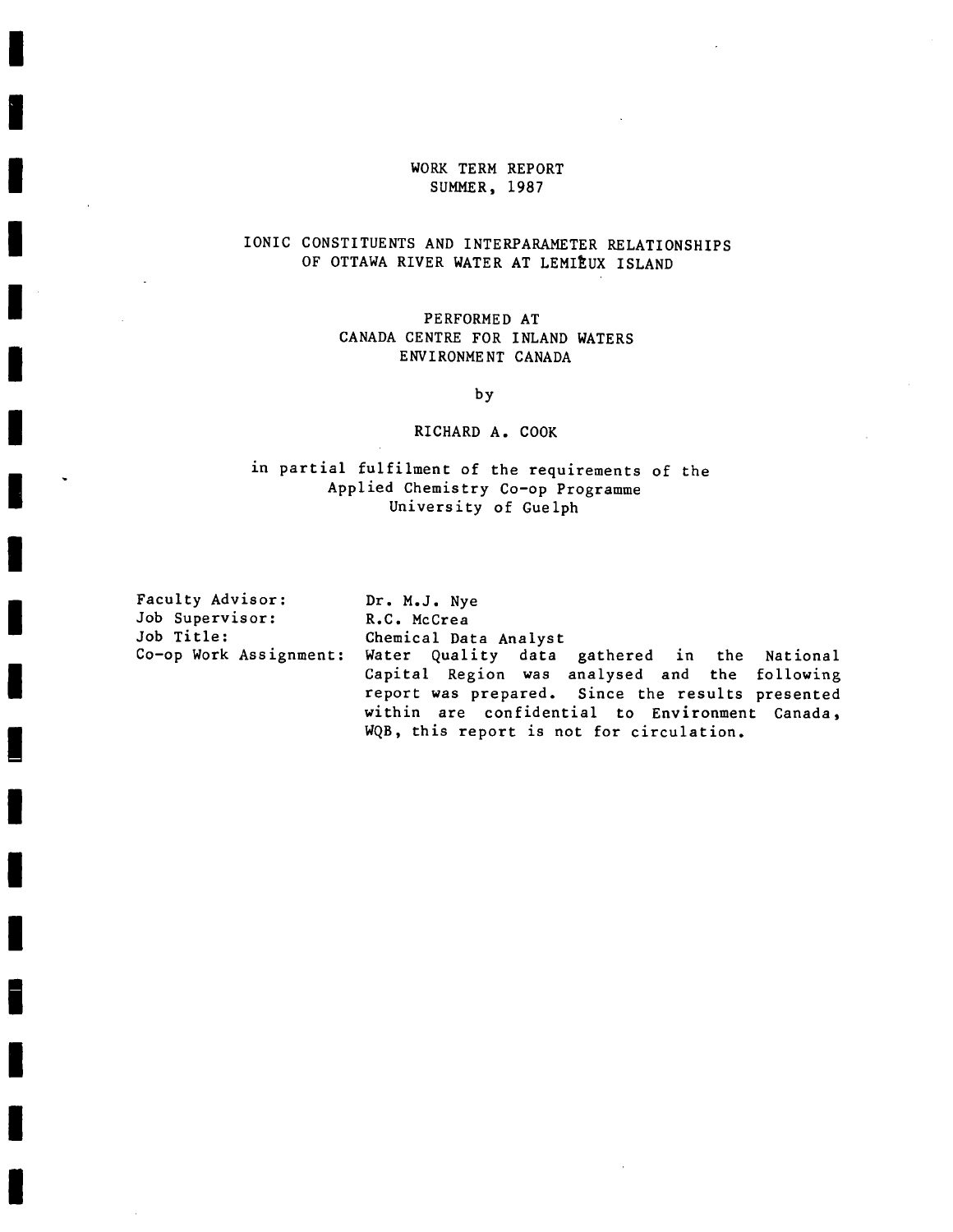#### TABLE OF CONTENTS

| <b>PAGE</b>          |  |
|----------------------|--|
|                      |  |
|                      |  |
| $\ddot{\phantom{a}}$ |  |
|                      |  |
|                      |  |
|                      |  |
|                      |  |
|                      |  |
|                      |  |

J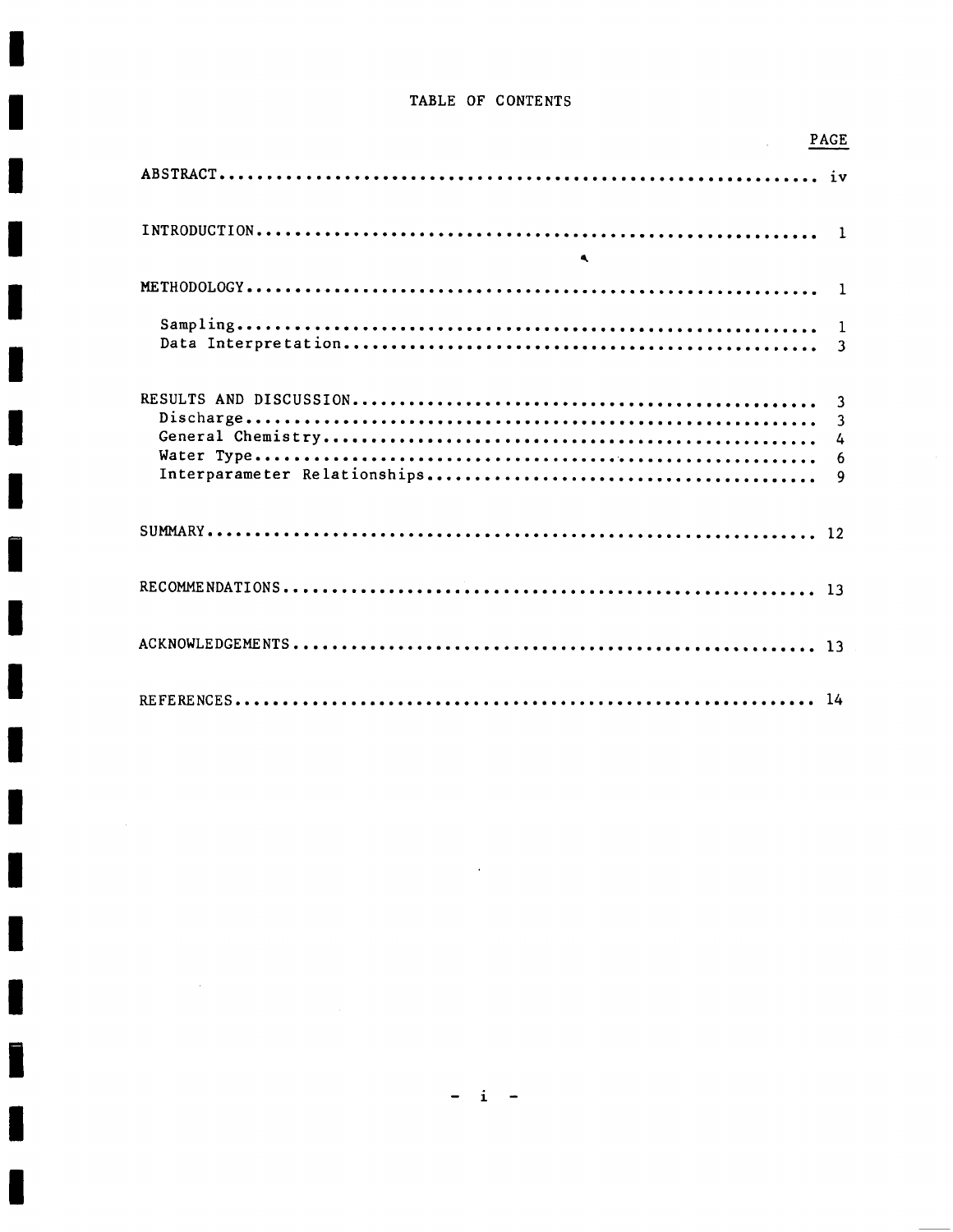**TABLES** 

|  | PAGE |
|--|------|
|  |      |
|  |      |

 $\ddot{\phantom{a}}$ 

 $\bar{z}$ 

J

 $\bar{z}$ 

 $\blacktriangleleft$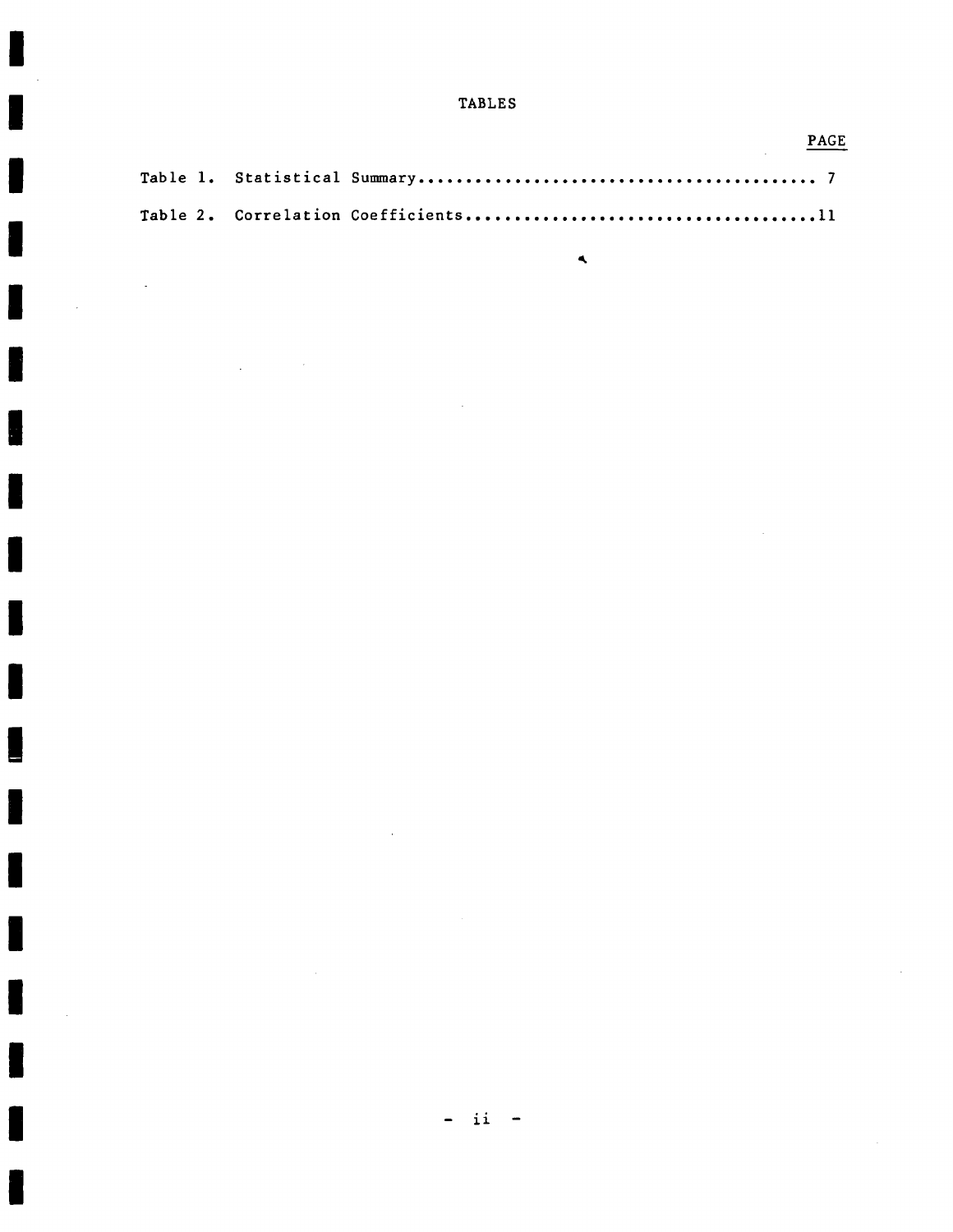#### ILLUSTRATIONS

| Figure 1. Lemieux Island monitoring station location 2                                                          |
|-----------------------------------------------------------------------------------------------------------------|
| Figure 2. Conductance and Alkalinity vs. time 5                                                                 |
| Figure 3. Water levels at Temiskaming Reservoir 6                                                               |
| Figure 4. Hydrograph and Chemographs for the Ottawa River 8                                                     |
| Figure 5. Percent relative abundance of the major ions 9                                                        |
| Figure 6. Non-linear relationship between total dissolved solids and<br>discharge over one hydrological cycle12 |

# PAGE

H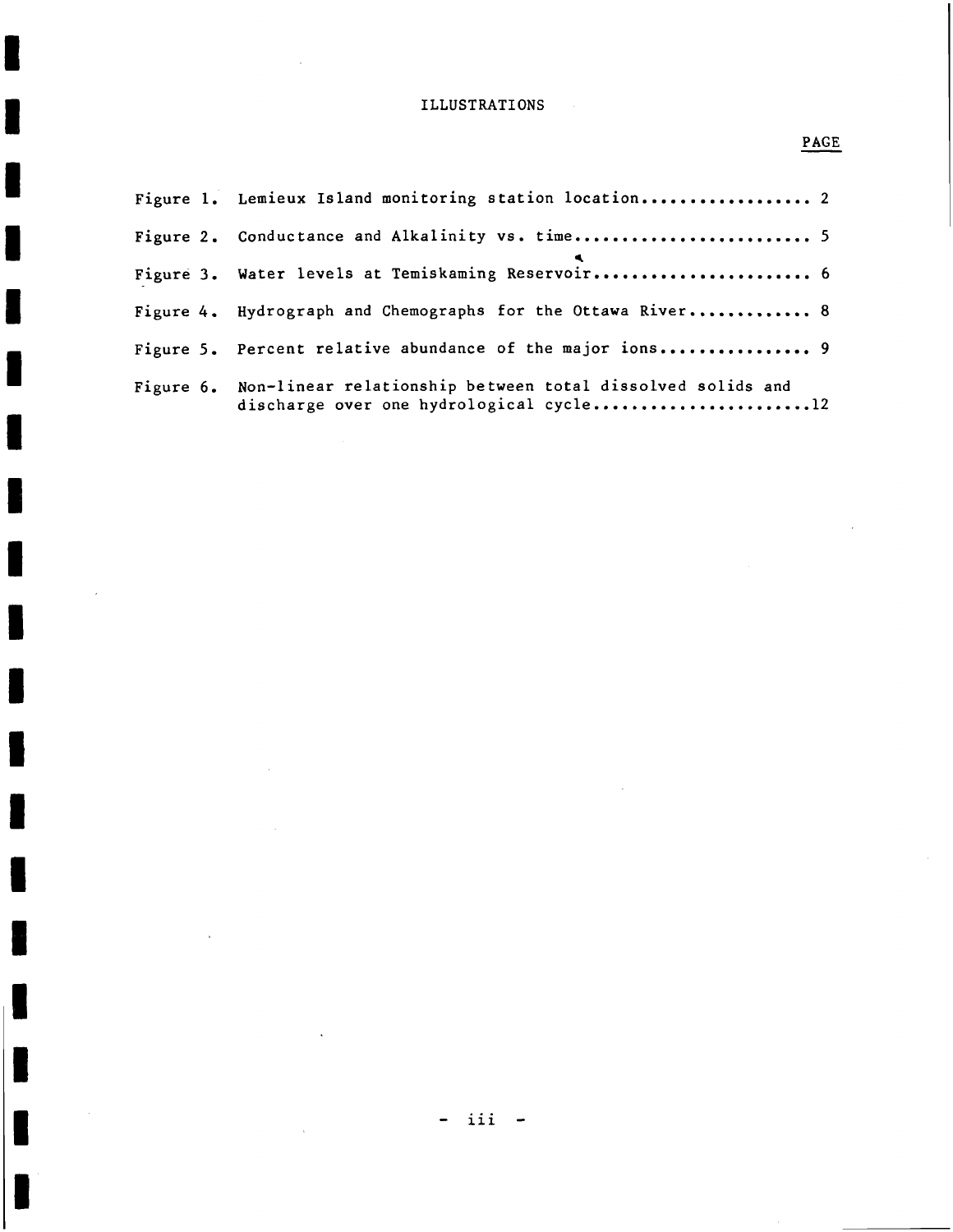#### ABSTRACT

In September, 1984 a Water Quality Monitoring Station was established on the Ottawa River at Lemieux Island. The study was designed to establish baseline conditions, monitor heavy metals and toxic contaminants and to assess microbiological and radionuclide concentrations in the National<br>Capital Region. The study took place between September 1984 and March The study took place between September 1984 and March 1986.

This report discusses the general major ion chemistry and interparameter<br>relationships during the study period. With the exception of the relationships during the study period. February 1985 to May 1985 period, major ion concentrations were constant over the life of the study. During the four months of change, concentrations were seen to first increase and then decrease, before<br>returning to normal values. Linear correlations between parameters Linear correlations between parameters<br>observed concentration increases. These suggested a common cause for the observed concentration increases. were determined to result from increased ground water input over the<br>winter. Negative correlation which exhibited hysteresis was also Negative correlation which exhibited hysteresis was also observed between total dissolved solids and discharge.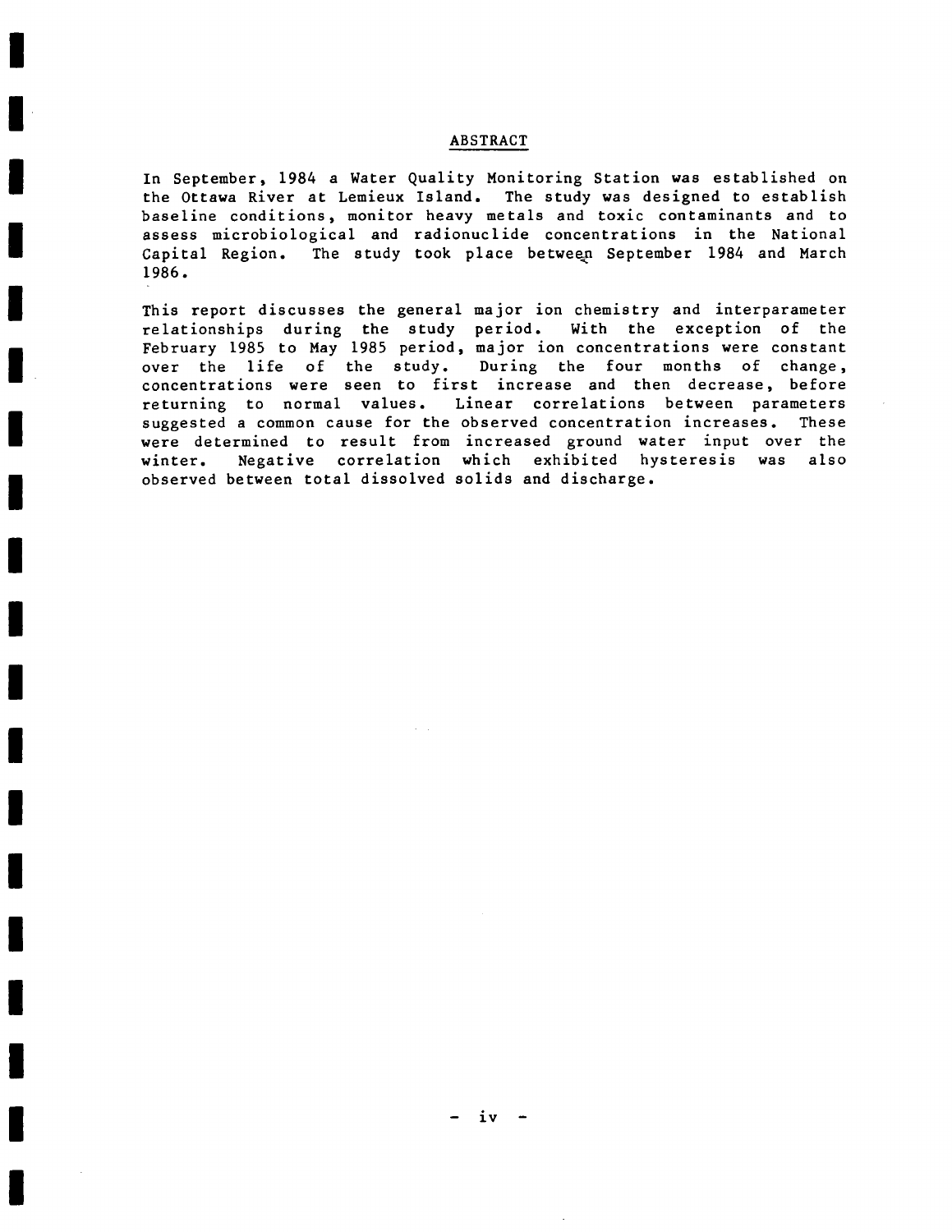#### INTRODUCTION

The Ottawa River descends a total height of 366 m from Lake Temiskiming to Pointe Fortune, at an average annual flow just under  $2000 \text{ m}^3/\text{s}$ . Its drainage basin is 146,000 square kilometers and is largely covered by igneous and metamorphic rock of the Canadian shield. A small area of limestone, dolomite, gypsum and other sedimentary rock makes up the' remaining part of the basin. The hydrology of the Ottawa River is not typical of most rivers in Ontario. This is due to the fact that the Ottawa River is highly regulated by 834 dams located throughout the basin. These dams control discharge rates and water levels, thus maximizing hydroelectric power and minimizing flood damage to surrounding municipalities.

The Ottawa River provides water to 38 municipalities, including the Ottawa-Hull area, the 4th largest metropolitan area in Canada. Many industries also use water from the river, the most dominant is the pulp and paper industry with six mills located directly on the mainstem of the river. Not only is the water essential to industry, it also provides hydroelectric power, supports a nuclear energy facility at Chalk River and is vital to agriculture and forestry.

In September 1984 a study of the Ottawa River at Lemieux Island (700 m upstream of Chaudiere Falls) was initiated to establish baseline conditions, monitor heavy metals and toxic organic contaminants and to assess microbiological and radionuclide levels in the National Capital Region. This report discusses the general water classification and chemistry and also studies the influence of surface and ground water draining the carbonate rock of this area. Interparameter relationships and the effects of freshet (spring run-off) were also studied over this 18 month survey.

#### METHODOLOGY

#### Sampling

The monitoring station was established at Lemieux Island on the Ottawa River because it provided midstream sampling and ensured well mixed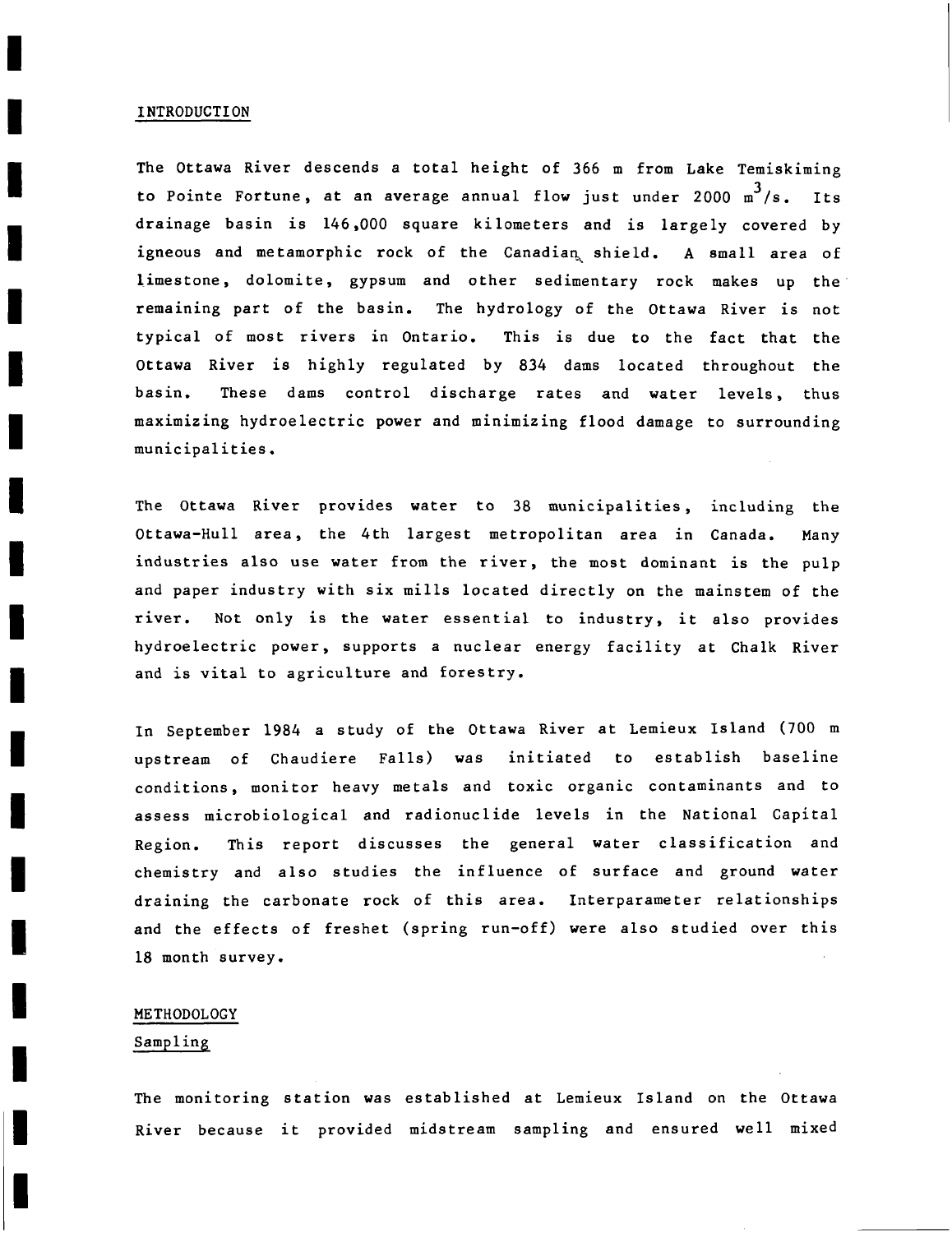samples (Fig. 1). Water samples were collected on a weekly basis from September 1984 to September 1985 and then bi-weekly to March 1986.

A triple line intake system was secured on a stainless steel frame, 3 to 4 meters deep, in midstream. Three lines ran from the intake structure to a trailer which was equipped with a continuous flow centrifuge and various controls for the collection of raw and centrifuged water. All samples were transported back to the Water Quality Branch Laboratory in Burlington and analysed in accordance with methods outlined in Analytical Methods Manual, Environment Canada (1979).



Figure 1. Lemieux laiand monitoring station location

 $\Delta \mathbf{r}$ 

 $2<sup>1</sup>$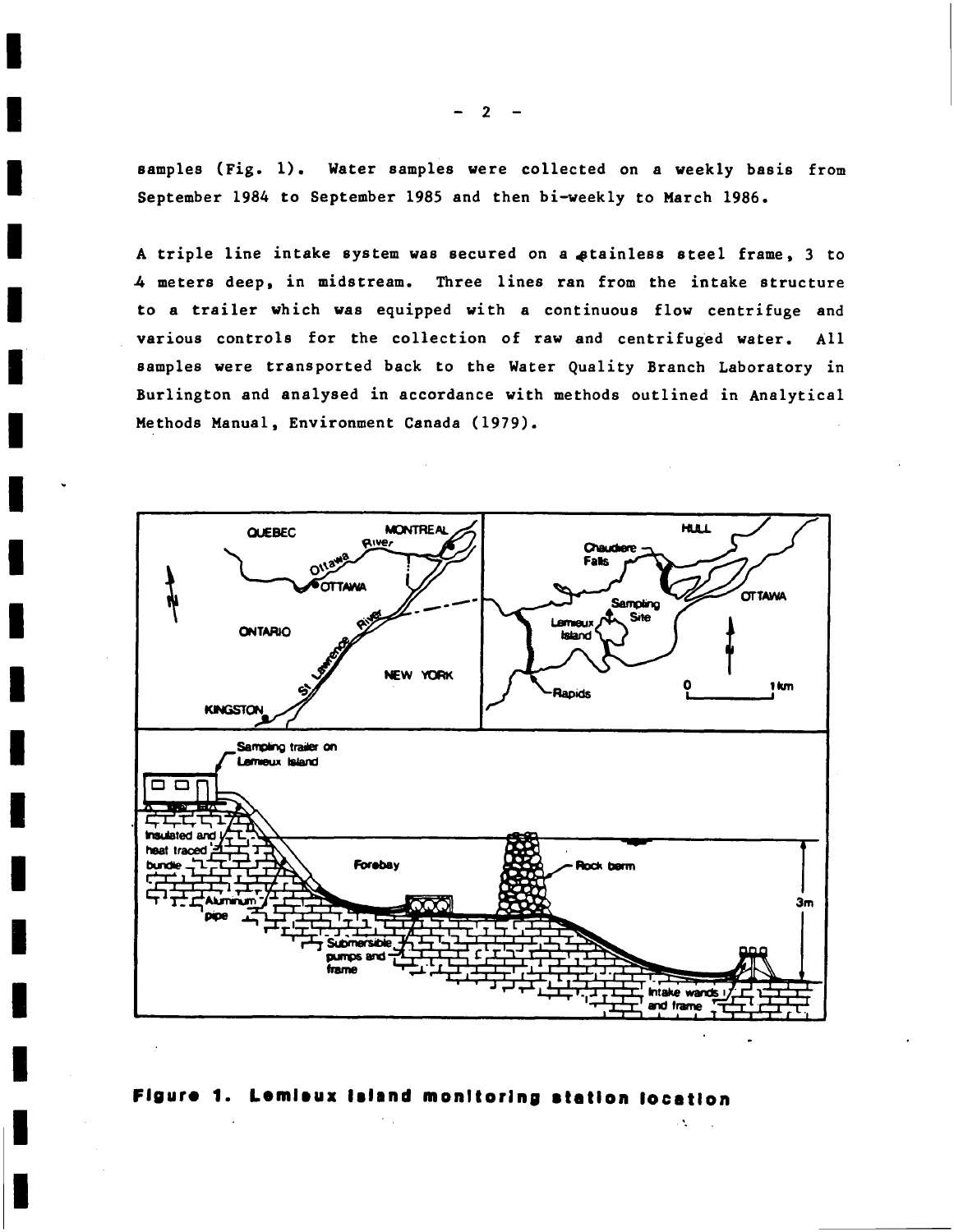3

#### Data Interpretation

Arithmetic means and standard deviations were calculated for each parameter over one hydrological cycle (Sept./&é-Sept./85) and not for the entire 18 months of the survey. This elminated possible skewing of the data caused by having two winter periods in the calculations. Total dissolved solid (TDS) was calculated by summing all the dissolved ionic species. This provided a method of measuring the total ionic constituents in the water sample.

Linear regressions, interparameter relations, time plots and relative percent abundance plots were done using the IBM microcomputer to identify any trends that existed.

# RESULTS AND DISCUSSION

#### Discharge

During one hydrological cycle (Sept./84-Sept./85) it was noticed that the average winter discharge was greater than the average summer discharge. This trend seemed representative of historical discharge data and can be attributed to the reservoirs drain down period between December and April. The drain down is completed just prior to spring run-off, thus reducing flooding and maximizing hydro-electric power.

For the period September 1984 to September 1985 drain down at the Temiskaming Reservoir was from December 31, 1984 to April 8, 1985 (Fig. 3) and spring run-off occurred April 1, 1985 to June 5, 1985. The maximum discharge (4400  $m^3/s$ ) occurred during run-off, while the minimum discharge of 480 m<sup>3</sup>/s recorded on September 26, 1985. A summer storm on July 31, 1985 caused discharge to jump from 792  $m^3/s$  to 1830  $m^3/s$ , but returned to normal summer rates within a week (Fig. 4).

Both discharge and water levels can effect the overall water chemistry, so it is important to observe their influence closely.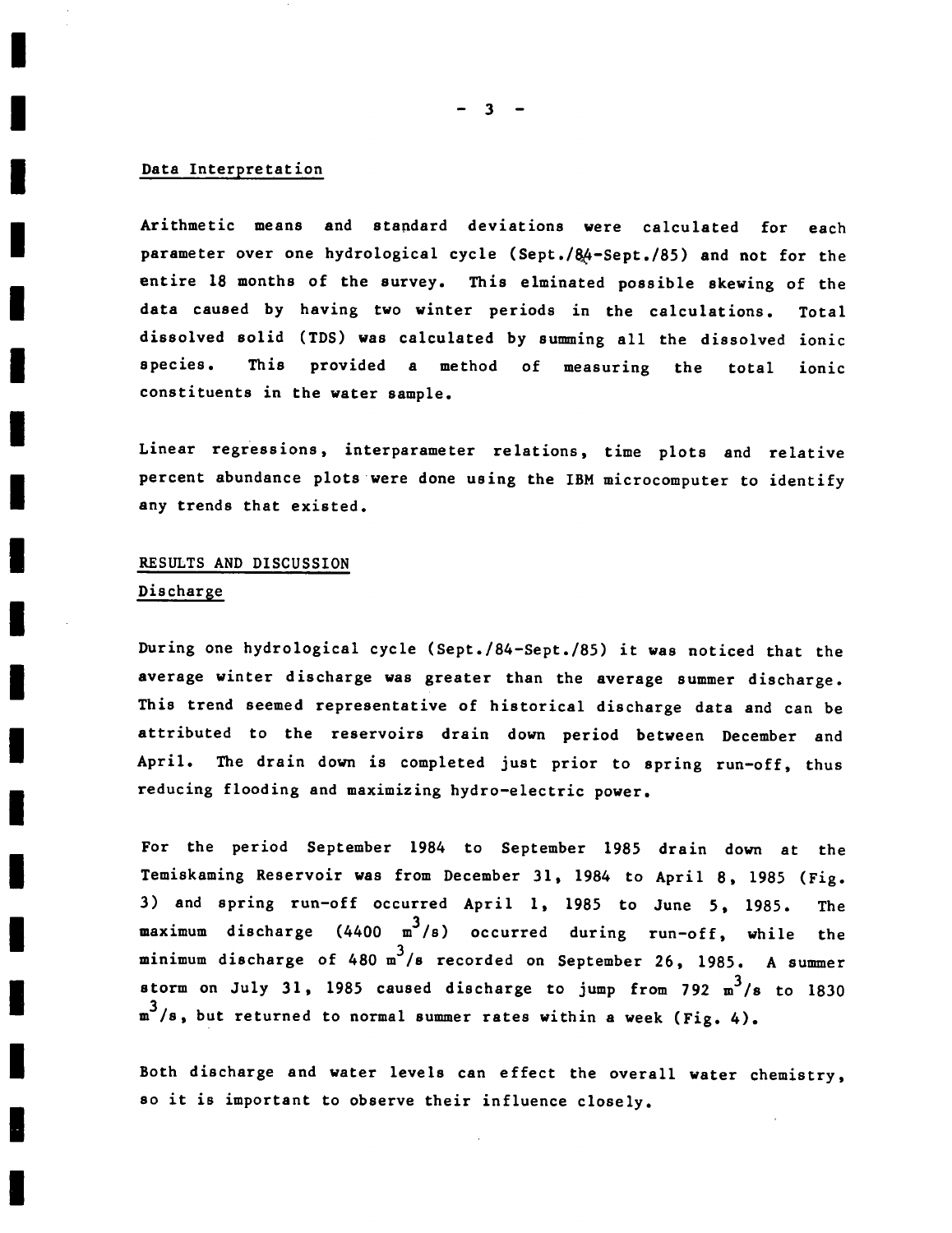#### General Chemistry

Conductance

The mean conductivity value of the Ottawa River water sampled at Lemieux Island between September 1984 and September 1985 was 75 USIE/cm, with 802 of the values in the range of 56-96 USIE/cm. Higher conductivity values were found during the winter months due to the influx of ground water (Fig. 2). Total conductivity rose 372 between February and April 10, 1985. This rapid increase resulted from a constant ground water input coupled with low water conditions at the Temiskaming Reservoir causing a significant increase in the proportion of total water volume coming from ground water.

Following the maximum conductivity value (114 USIE/cm) on April 10, 1985, a 50% decrease occurred over the six week span of spring run-off. A 12% decrease also occurred after a summer storm on July 31, 1985. Both these decreases were due to an increase in discharge which flushed out the river system with low conductivity rain water causing dilution of the dissolved species in the river.

pH

The pH of Ottawa River water at Lemieux Island remained relatively constant with 802 of the values ranging between 6.7 and 7.5. There were no identifiable trends observed and no relationship existed between alkalinity and pH.

#### Alkalinity

Alkalinity is a measure of carbonate  $(CO<sub>3</sub>)$  and bicarbonate  $(HCO<sub>3</sub>)$  in water and is commonly expressed as concentration of calcium carbonate  $(cac_3)$ . Alkalinity as in the case of conductivity is highly influenced by ground water. In the Ottawa River at Lemieux Island the river drains an area largely covered by carbonate—type rocks such as limestone and dolomite. During the winter months the influx of ground water was evident by the large increase in Alkalinity (18.2 - 36.6).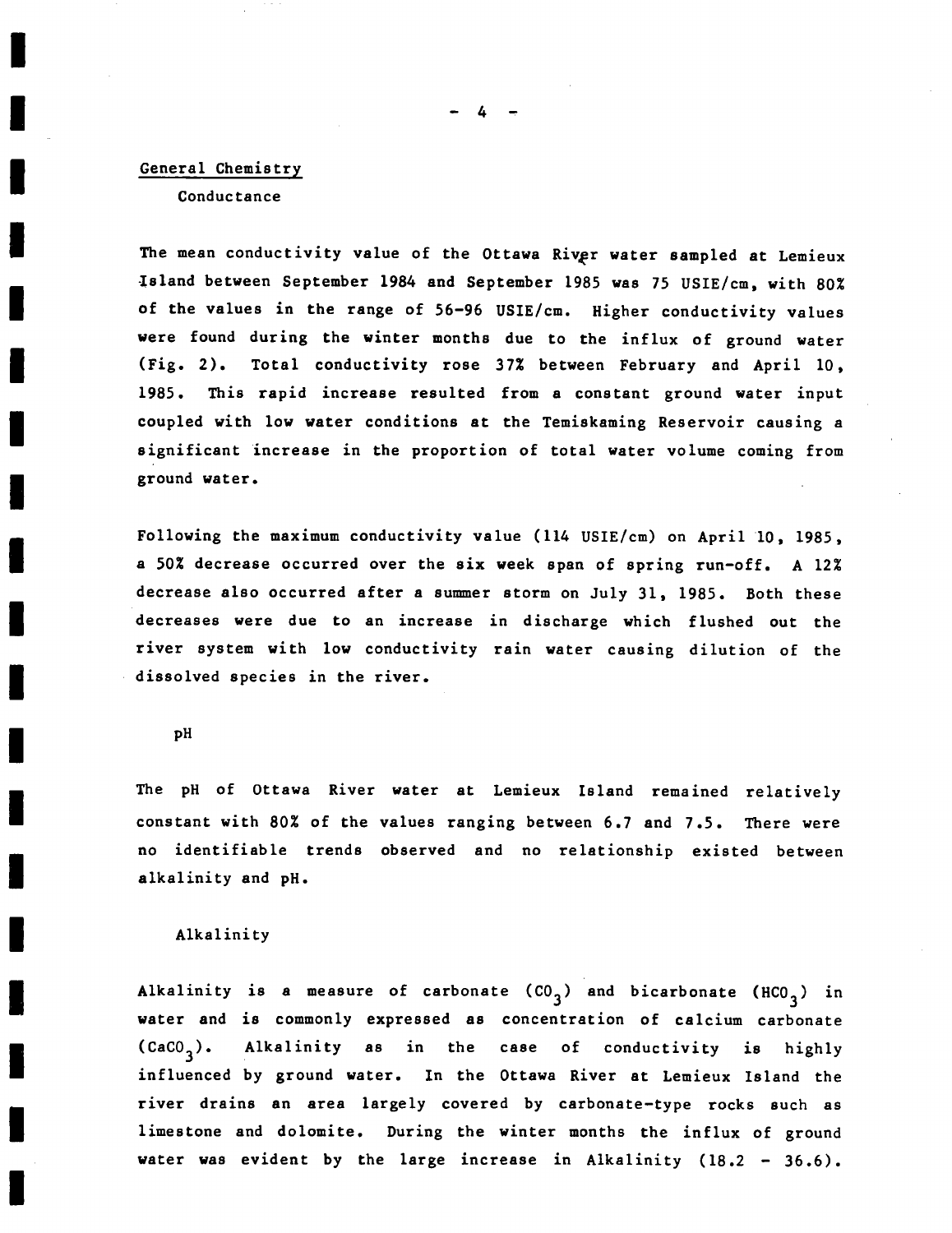

Conductance and Alkalinity vs. time Figure  $2.$ 

5

-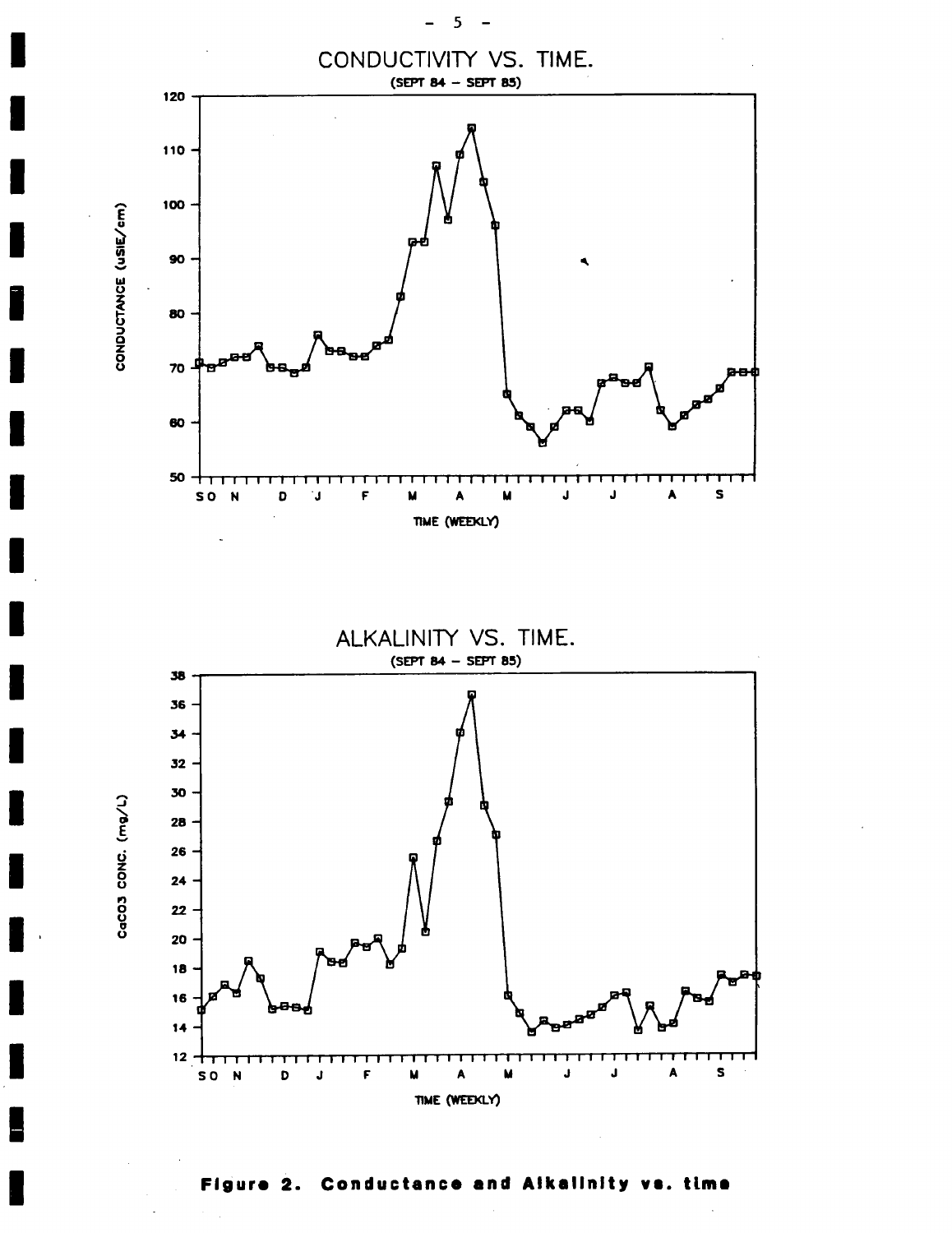This increase was followed by a sharp decrease of 23.1 units over a five week period during freshet (Fig. 2). The summer storm on July 31/85 only marginally decreased alkalinity values.





#### Water Type

Water classification is done to convey general information about the predominant cations and anions in the water. When naming the water type if no one cation or anion represents 502 of the total major ions, then the water is recognized as a mixed type and is named according to the major constituents. Ottawa River water is classified as calcium bicarbonate sulphate water, since 802 (by mass) of the total ions are of the preceeding species. The remaining 20% of the major ions in decreasing abundance, are: Na, Cl, Mg and K (Table 1). Ottawa River water is also considered soft water (Hem, 1970), as the mean calcium carbonate concentration is 18.3 mg/L.

When Ca, HCO<sub>3</sub>, and SO<sub>4</sub> were analysed individually with respect to time, Ca and HCO<sub>3</sub> appeared to respond similarly, while SO<sub>4</sub> time, Ca and HCO<sub>3</sub> appeared to respond similarly, while SO<sub>4</sub> concentration fluctuated independently (Fig. 4). Both Ca and  $HCO_{3}$ concentration increased over the winter months while  $SO_4$  values varied between 9.0 - 10.8. All three parameters did, however, decrease during freshet,  $HCO_3$  decreased 63%, calcium 55%, and  $SO_4$  24%. Another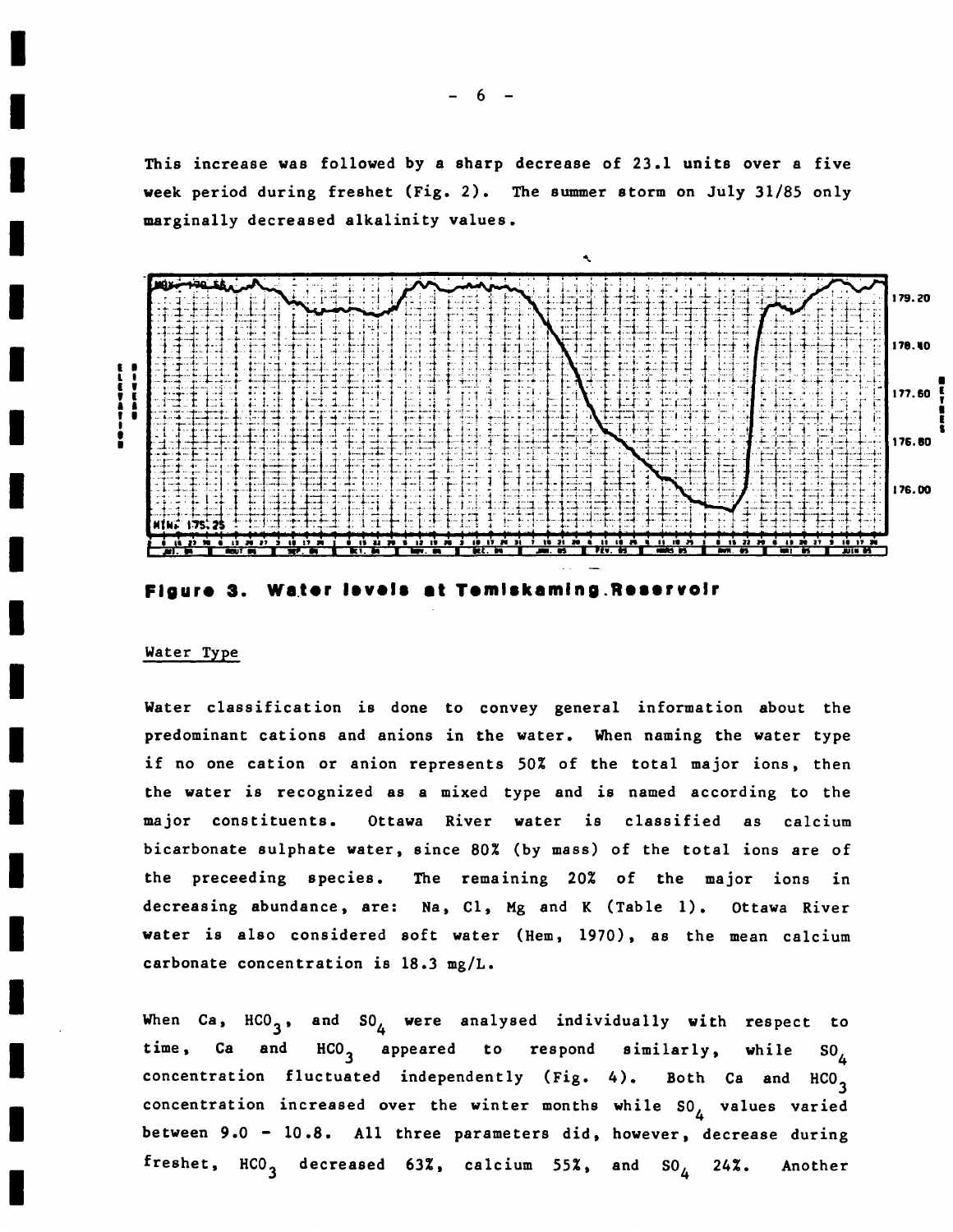interesting event occurred in the summer during the storm on July 31, 1985. Calcium and bicarbonate concentrations decreased slightly while SO, decreased 19%. Both the decrease during freshet and the summer storm can be attributed to flushing out of the river and dilution as discussed earlier. The fact that Ca and HCO<sub>3</sub> only showed minor decreases indicated that the storm water had Ca and  $HCO<sub>3</sub>$  concentrations just slightly less than the river water, while SO<sub>A</sub> concentration must have been much lower. The minimum concentrations for the three predominant ions occurred during June-August and were in the following ranges: Ca  $(6.2-7.2)$ , HCO<sub>3</sub>  $(8.3-9.9)$ , and SO<sub>1</sub>  $(7.5-9.4)$ .

The three major constituents were also analysed as percentages of total The relative percent abundance of  $Ca$ ,  $HCO<sub>3</sub>$ ,  $SO<sub>L</sub>$  and ions. the remaining ions were calculated and plotted against time (Fig. 5). The percent bicarbonate remained relatively constant (30.9 + 2.8%) except during the time period March 6, 1985 to April 24, 1985 when an 8% increase occurred. This 8% increase in bicarbonate was balanced by a corresponding decrease in percent sulphate. This relative change was attributed to an influx of water with higher HCO<sub>3</sub> and lower SO<sub>4</sub> concentrations than the river water. As a result of a shift in the equilibriums of CaCO<sub>3</sub> (limestone) and CaSO<sub>4</sub> (gypsum) no relative change in percent Ca occurred  $(22.2 + 1.12)$  over the period.

STATISTICAL SUMMARY OF THE MAJOR IONS. (SBPT 84 - SEPT 86) TABLE 1.

|                                                 |   | <b>BCO3</b> | Cа           | Cl         | K          | Ħ£   | li a                          | <b>SO4</b>     | ÷.             | DH               | ALK         |
|-------------------------------------------------|---|-------------|--------------|------------|------------|------|-------------------------------|----------------|----------------|------------------|-------------|
|                                                 |   |             |              |            |            |      |                               |                | H              |                  |             |
| MBAN<br>STANDARD DEV.                           |   | 11.2<br>3.2 | T.93<br>1.69 | 2.2<br>0.1 | 0.8<br>0.1 | 0.4  | 2.2<br>0.5                    | 9.4<br>$0.9$ : | 44             | 7.1<br>0.3       | 18.3<br>5.3 |
| <b>10th PERCENTILE</b>                          | ÷ | 8.5         | 6.3          | 1.5        | 0.7        | 1.6  | 1.7                           | 8              | 44             | 6.7              | 14          |
| <b>90th PERCENTILE</b>                          |   | 16.2        | 10.71        | 3.2        | 0.9        | 2.6  | 2.8                           | 10.4           | $\frac{1}{11}$ | 1.5              | 26.6        |
| <b>X ABUNDANCE</b><br>$\left($ nass $\right)$ ; |   | 30.9        | 22.2         | 6.1        | 2.3        | 5.7  | $\boldsymbol{\mathsf{s}}$ . 2 | 26.7           | $\mathbb{R}^n$ |                  |             |
| % ABUNDANCE (mileq) :                           |   | 24.5        | 26.7         | 8.4        | 2.7        | 11.3 | 13.1                          | 13.2           | -11            | $\bullet\bullet$ |             |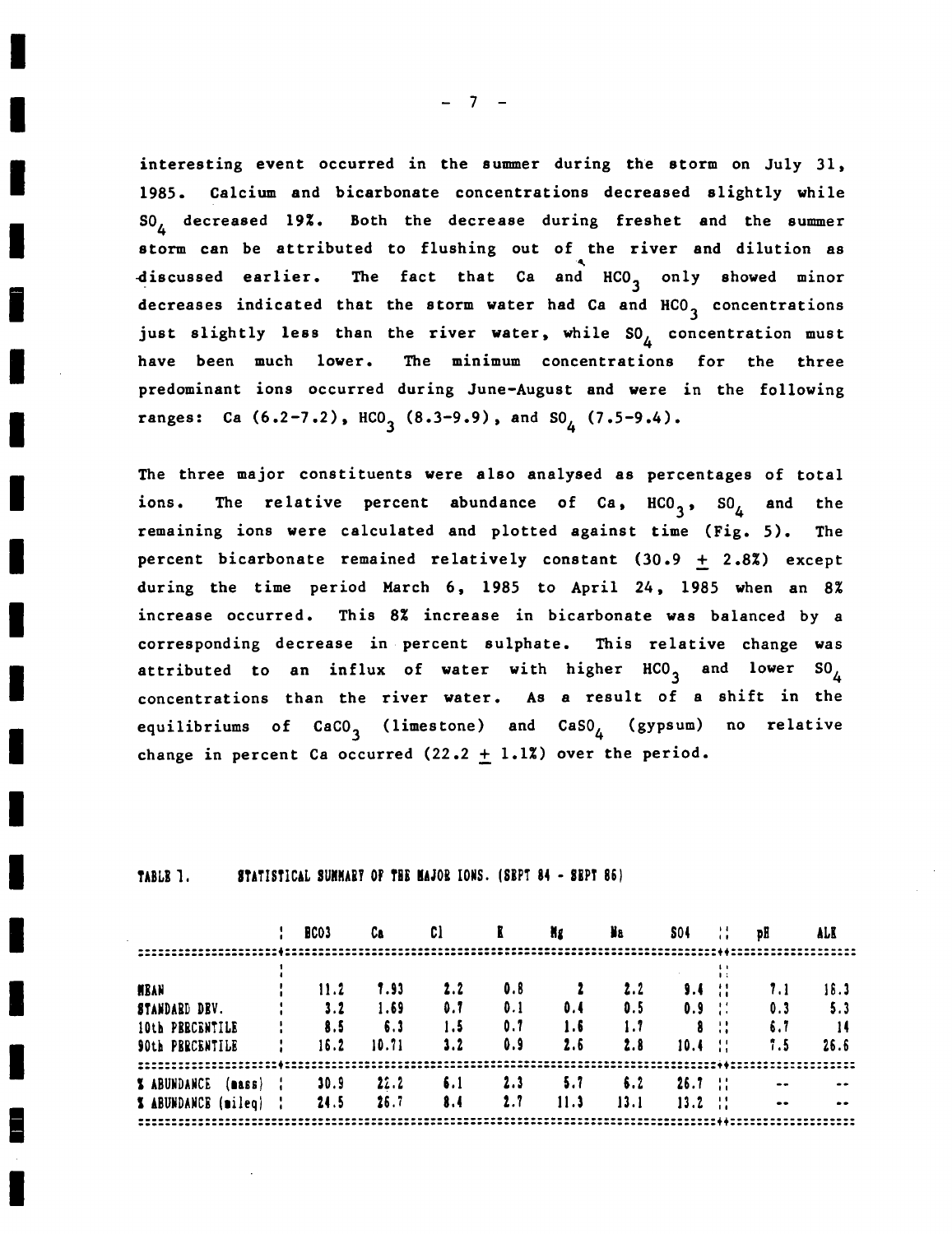

Figure 4. Hydrographs and chemographs for the Ottawa River.

8  $\overline{a}$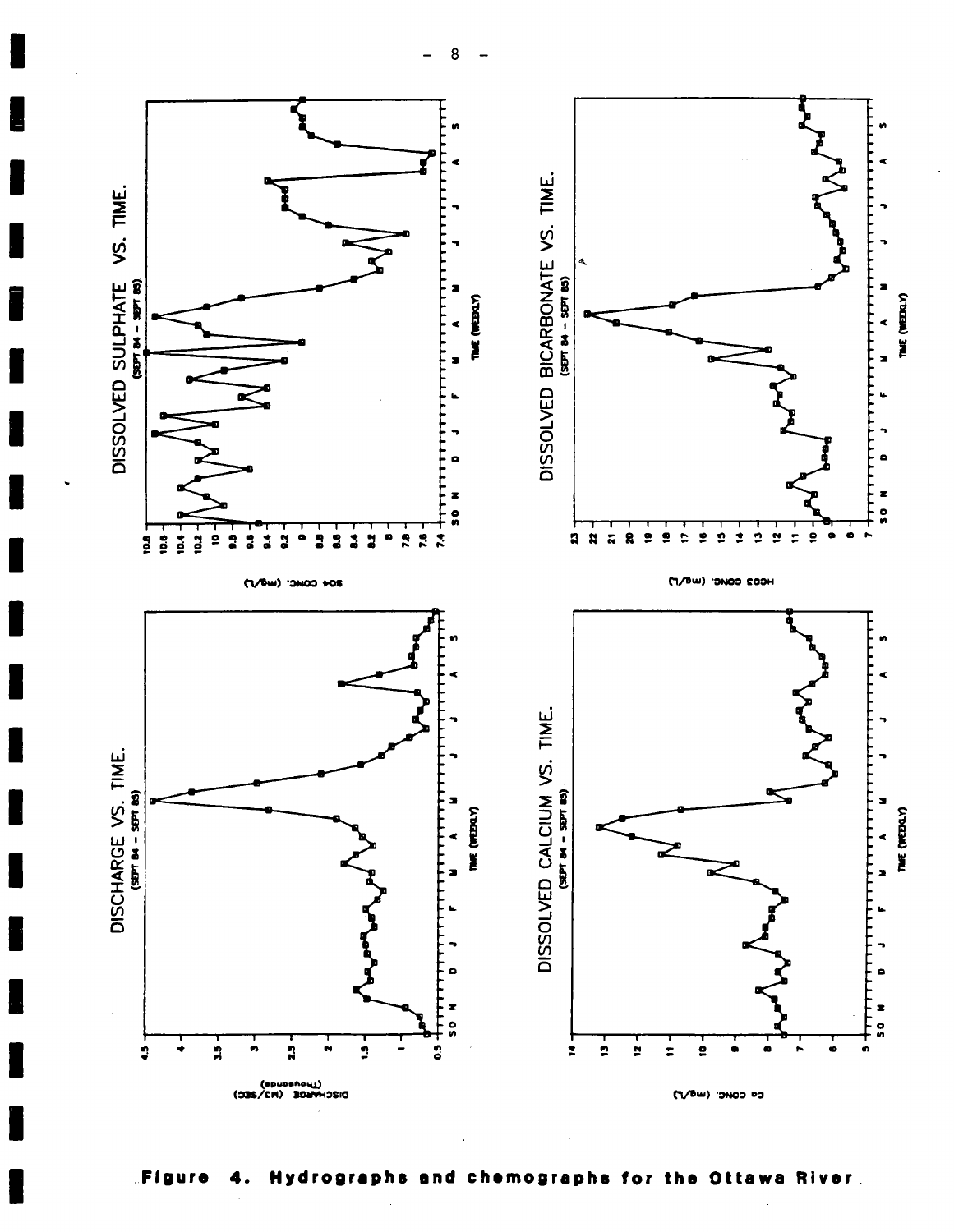

Floure 5. Percent relative abundance of the major ions

#### Interparameter Relationships

This section will discuss linear and non-linear interparameter relationships. A linear interparameter relationship exists when one parameter increases or decreases with respect to a corresponding parameter. The quantity R<sup>2</sup> is called the coefficient of correlation and is a measure of positive or negative linear correlations. A relatively strong linear correlation exists when the coefficient of correlation approaches l.O. A non-linear interparameter relationship is any relationship existing between two parameters that can be described mathematically but not using the relationship  $y = ax + b$  (a + b equal constants). Correlation coefficients were studied to establish baseline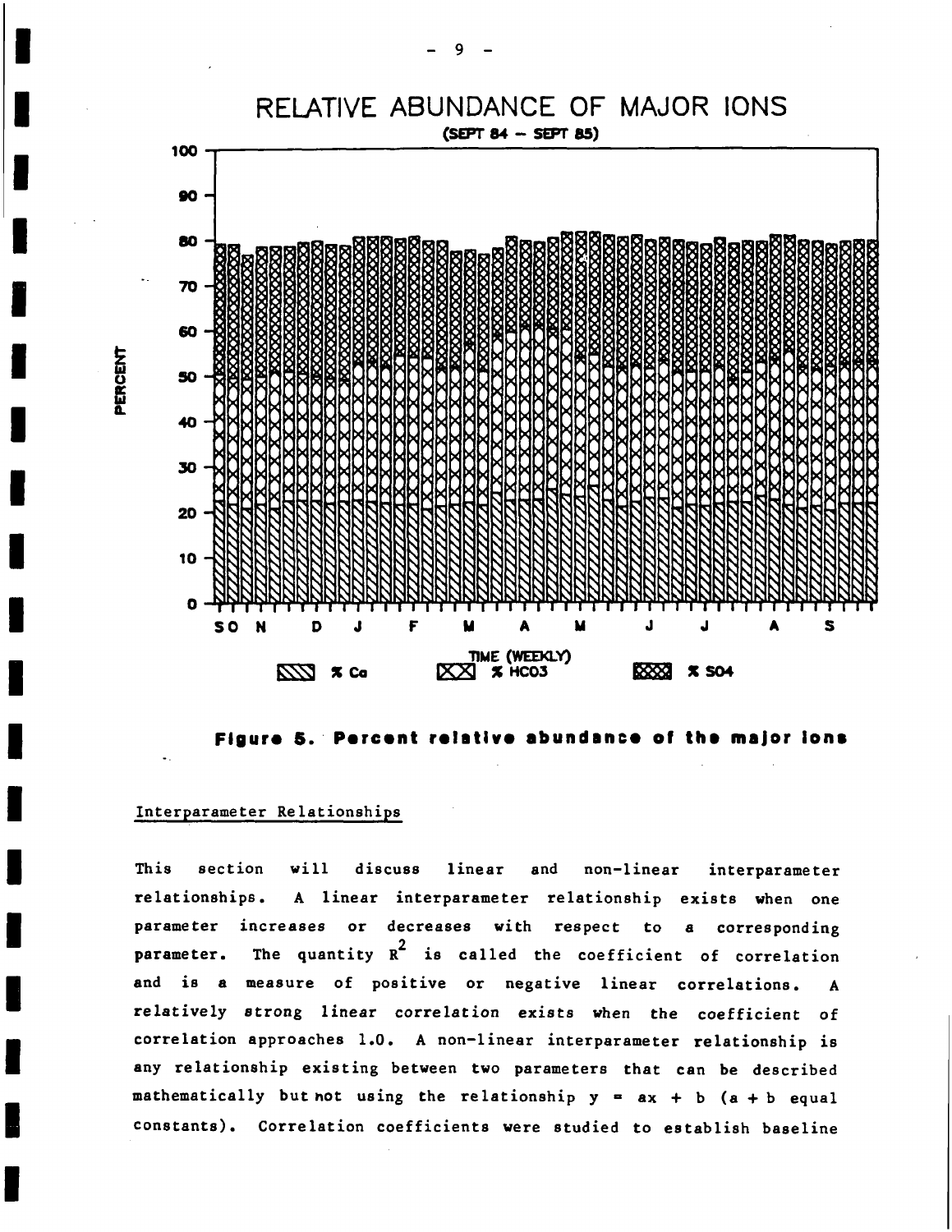conditions on how the dissolved species are interrelated, which in turn, will help identify any cause in change of the water chemistry in the future.

 $\ddot{\phantom{0}}$ In the Ottawa Kiver, calcium and magnesium had a correlation coefficient of 0.95. This was not surprising as both ions are members of the alkaline earth metals and have similar chemical and physical properties, therefore, they should respond similarily in the same environment. On the other hand, sodium and potassium are both elements of the alkali metals and had a poor correlation coefficient  $(R^2 = 0.50)$ . This poor relationship may be attributed in part to the consistency' of potassium concentration and the fact that Na can be artifically changed by man.

Conductivity is often used as a measure of Total Dissolved Solids (TDS). This relationship holds true for the Ottawa River as the correlation coefficient for conductivity and TDS was equal to 0.94. Conductivity also showed a good positive correlation with alkalinity, calcium, magnesiuim and sodium. Other parameters with high correlation coefficients were alkalinity vs. calcium and magnesium and sodium vs. chloride. Sulphate and potassium had poor correlation coefficients with all other parameters, which indicated little or no interparameter linear relationships existed (Table 2).

Discharge showed no correlation with any of the major ions. The highest coefficient was 0.03 which was between discharge and calcium. On further analysis of discharge vs major ions (TDS) it was discovered that <sup>a</sup> non-linear relationship did exist. Figure 6 shows this non-linear relationship existing between TDS and discharge over one hydrological cycle (Sept./84-Sept./85). This relationship known as a hysteresis loop was due to the lagging (in time) of a physical effect (concentration change) in relation to its cause (discharge).

In Figure 6, point A represents the start of one hydrological cycle September 25, 1984 (TDS conc. 33.2 mg/L). From point A to B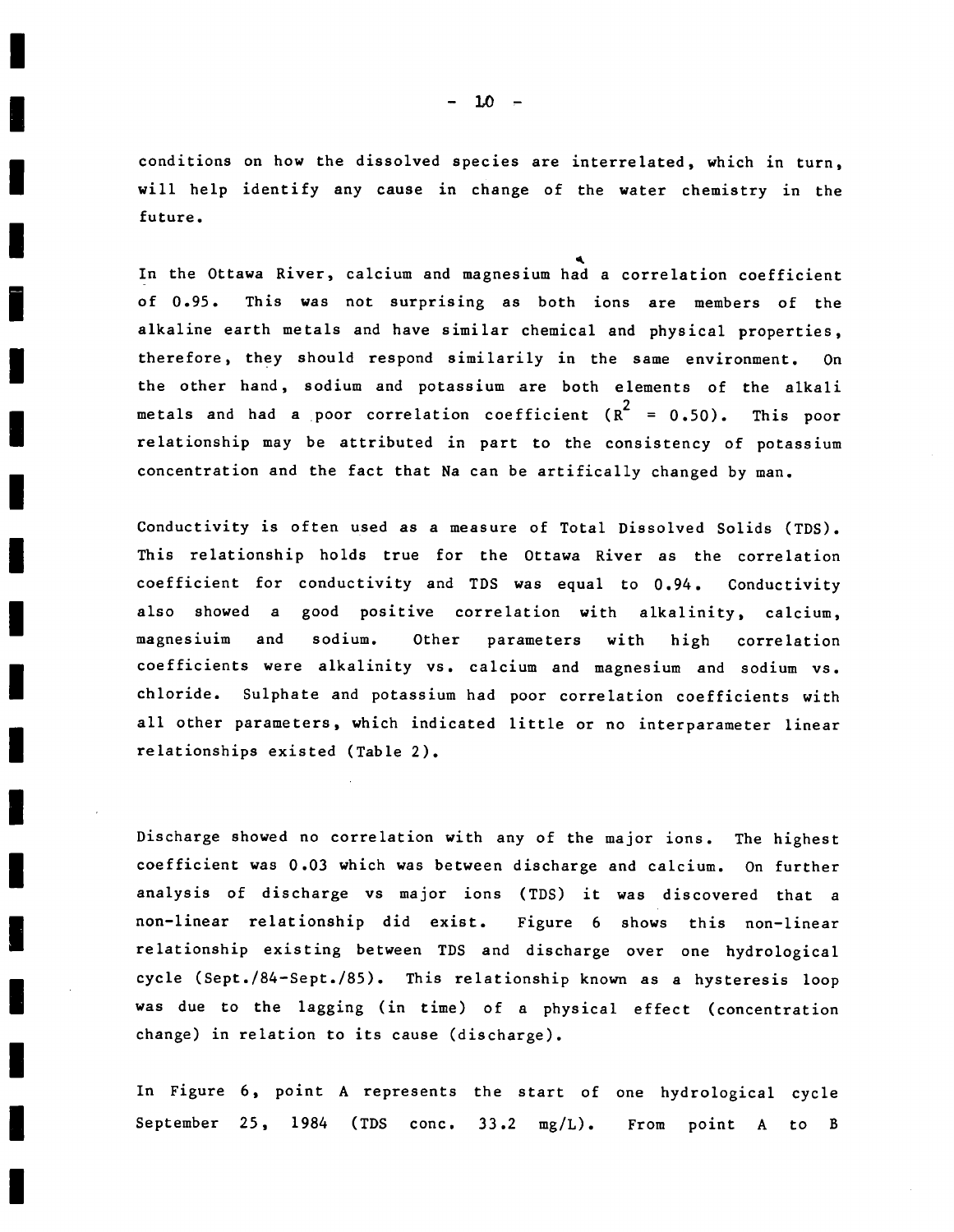concentrations increased from 33.2 mg/L to 38.9 mg/L due to the influx of ground water during the winter. Discharge also increased over this period from 647  $m^3/s$  to 1440 ,  $3/s$ . From point B to C water levels reached a minimum at the Temiskaming Reservoir, thus amplifying the effects of ground water input and increasing the concentration 33% to a maximum.

Freshet occurs from C to E with a maximum discharge  $(4400 \text{ m}^3/\text{s})$ occurring at point D. From point C to D a 45% decrease in concentration occurred but due to the lag in time the minimum concentration did not occur at maximum discharge. The minimum concentration  $(27.9 \text{ mg/L})$ occurred at point E 4 weeks after maximum discharge, thus creating the hysteresis loop. After spring run-off a very slow and marginal increase in TDS concentration (29.9 mg/L to 33.8 mg/L) occurred between point E and F. A summer storm was evident at point G as discharge increased from 792  $m^3/s$  to 1830  $m^3/s$  and concentration decreased 13% following the hysteresis loop pattern.

TABLE 2. R SQUARED VALUES FOR MAJOR ION INTERRELATIONSHIPS. (SEPT 84 - MAR 86)

| PARANBTERS |
|------------|
|------------|

|                   | ALB  |      |        |      |       |      |            |       |       |
|-------------------|------|------|--------|------|-------|------|------------|-------|-------|
| ALEALINITY        |      |      |        |      |       |      |            |       |       |
|                   |      | Ca   |        |      |       |      |            |       |       |
| CALCIUM           | O.S  |      |        |      |       |      |            |       |       |
|                   |      |      | C)     |      |       |      |            |       |       |
| <b>CHLOBIDE</b>   | 0.62 | 0.66 | :::::: |      |       |      |            |       |       |
|                   |      |      |        | Ng   |       |      |            |       |       |
| <b>MAGNESIUM</b>  | 0.87 | 0.95 | 0.65   |      |       |      |            |       |       |
|                   |      |      |        |      | R     |      |            |       |       |
| POTASSIUM         | 0.35 | 0.36 | 0.38   | 0.32 |       |      |            |       |       |
|                   |      |      |        |      |       | Na   |            |       |       |
| SODIUM            | 0.65 | 0.65 | 0.71   | 0.63 | 0.5   |      |            |       |       |
|                   |      |      |        |      |       |      | <b>SO4</b> |       |       |
| <b>SULPBATE</b>   | 0.18 | 0.27 | 0.4    | 0.33 | 0.21  | 0.31 |            |       |       |
|                   |      |      |        |      |       |      |            | T.D.S |       |
| TOTAL DIS. SOLIDS | 0.93 | 0.95 | 0.77   | 0.93 | 0.43  | 0.76 |            |       |       |
|                   |      |      |        |      |       |      | 0.38       |       |       |
|                   |      |      |        |      |       |      |            |       | COND. |
| CONDUCTIVITY      | 0.89 | 0.81 | 0.66   | 0.76 | 0.31  | 0.66 | 0.29       | 0.94  |       |
|                   |      |      |        |      |       |      |            |       |       |
| FLOW              | 0.01 | 0.03 | 0.001  | 0.01 | 0.002 | 0.03 | 0.003      | 0.006 | 0.002 |
|                   |      |      |        |      |       |      |            |       |       |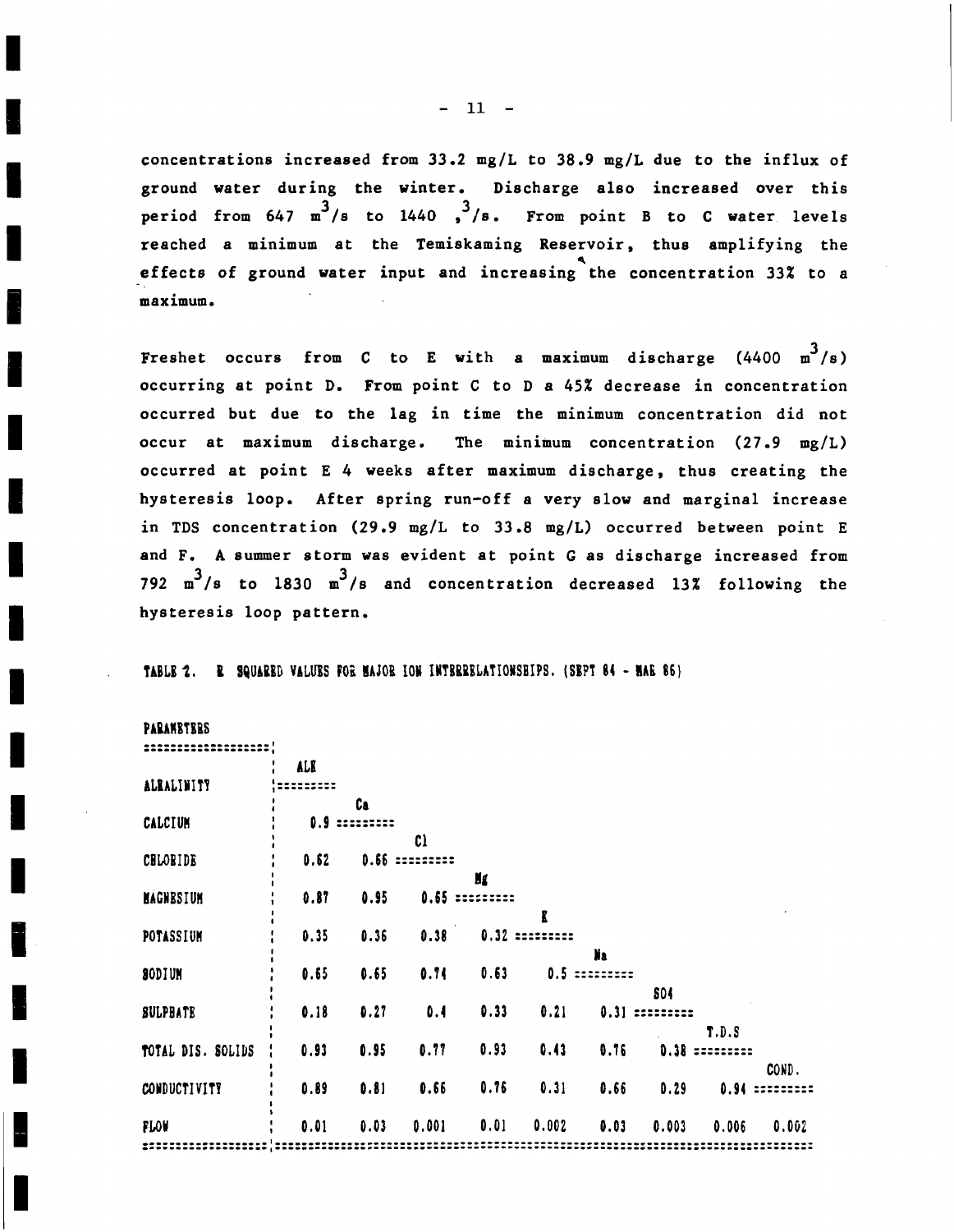





#### SUMMARY

TOTAL

 $\blacksquare$ 

SOUDS

 $\blacksquare$ 

The water classification of the Ottawa River water at Lemieux Island was soft calcium, bicarbonate sulphate water.

The water chemistry was relatively constant throughout the year, except during the period of February to May. Over the winter months all major ion concentrations (except K,  $SO_{\Lambda}$ ) increased 35 to 50%. Freshet and the summer storm event also influenced the dissolved ion concentrations, decreasing values up to 632 during spring run-off and up to 19% after the summer storm. Even with these large deviations in concentrations the relative abundance of the three major ions (Ca,  $HCO_{3}$ ,  $SO_{4}$ ) still remain constant (80%).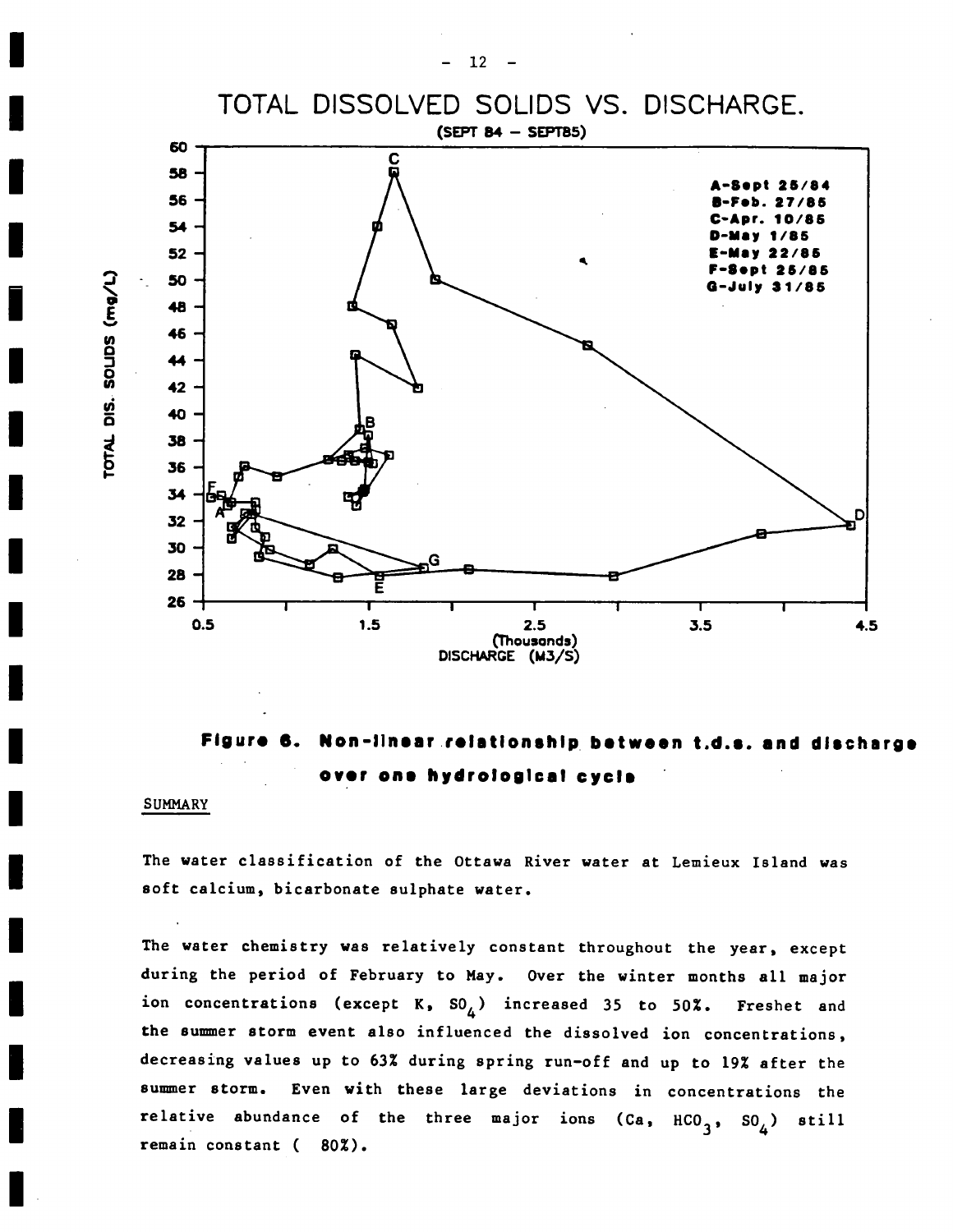Linear interparameter relationships were identified and a non-linear relationship between total dissolved solids (major ion except K,  $SO_A$ ) and discharge was observed. The relationship illustrates a lag (in time) between cause and effect which creates the hysteresis 100p and explained why the minimum concentrations did not occur at the maximum discharge.

#### RECOMMENDATIONS

- 1. Owing to the fact that the hydrology of the Ottawa River varies substantially from year to year, sampling should be continued over a five year period to better define seasonal trends, interparameter relationships and the effects of run-off.
- 2. Future sampling should be conducted on a biweekly basis except during the period of large variation (February-May), when sampling should be increased to weekly to better monitor the effects 0 the deviations.

#### ACKNOWLEDGEME NTS

The author would like to take this Opportunity to thank R.C. McCrea of the Water Quality Branch-Ontario Region, for his guidance in the preparation of this report. I would also like to thank the Water Quality Branch-Ontario Region Laboratory for the analyses of the samples.